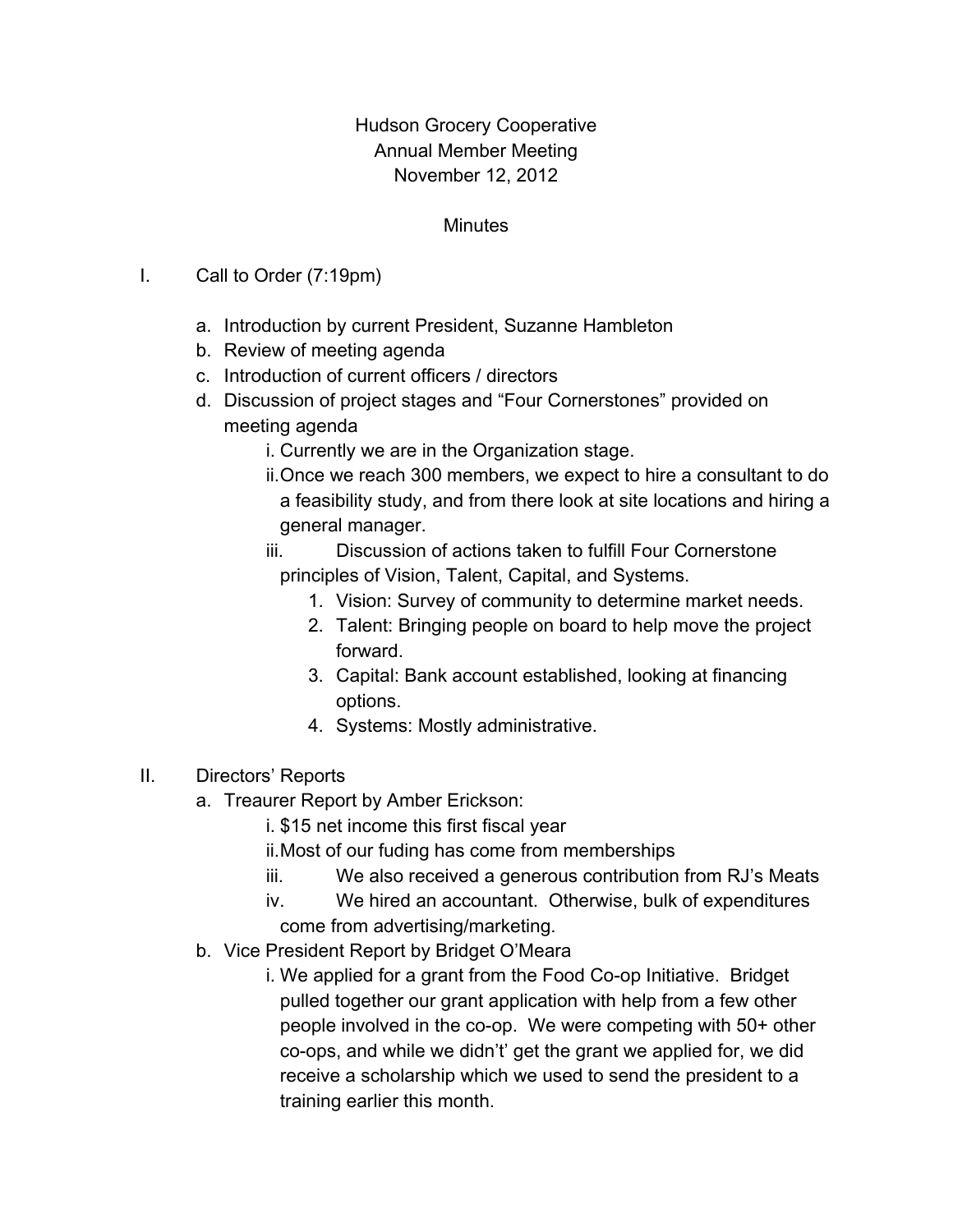- ii.We've had several meetings of our Vendor Relations committee and have had discussion with local producers and local farmers. Right now we're getting to know our local producers, establishing criteria for what we want to bring into our store, and looking into process of applying for accounts with wholesalers. We want to be WIC-certified, and also fulfill other local grocery needs such as providing kosher foods for our Jewish community.
- c. Solicitation of questions from attendees
	- i. Discussion about future store location, and what happens if doors don't open.
- III. Board Election
	- a. Open self-nominations and brief statements of interest
		- i. Suzanne Hambleton, current President,
		- ii.Bess Hambleton, current Secretary
		- iii. Cindy Landers, teacher
		- iv. Sarah Atkins, local business owner
		- v. Bridget O'Meara, current Vice President
		- vi. Steve Fox, current director
	- b. Votes cast by written ballot
- IV. Open Discussion / Q & A
	- a. Discussion of what a feasibility study is and what that will do. Plan is for a downtown store.
	- b. Discussion of what members can do to help generate interest. Potluck "tupperware party" is an initiative we will be starting. Also discussion of marketing committee, which is meeting next on Wednesday Nov. 14<sup>th</sup> at 7:00pm. We also have other committees which members and others can become involved in. Other discussion of ways to spread the word and network for the co-op. Co-op has talking points available, which Suzanne will post to the co-op's website.
	- c. The Wednesday following Thanksgiving at 4:00pm, we have a ribboncutting ceremony with the Chamber of Commerce. That is on our online calendar, which is available from our website.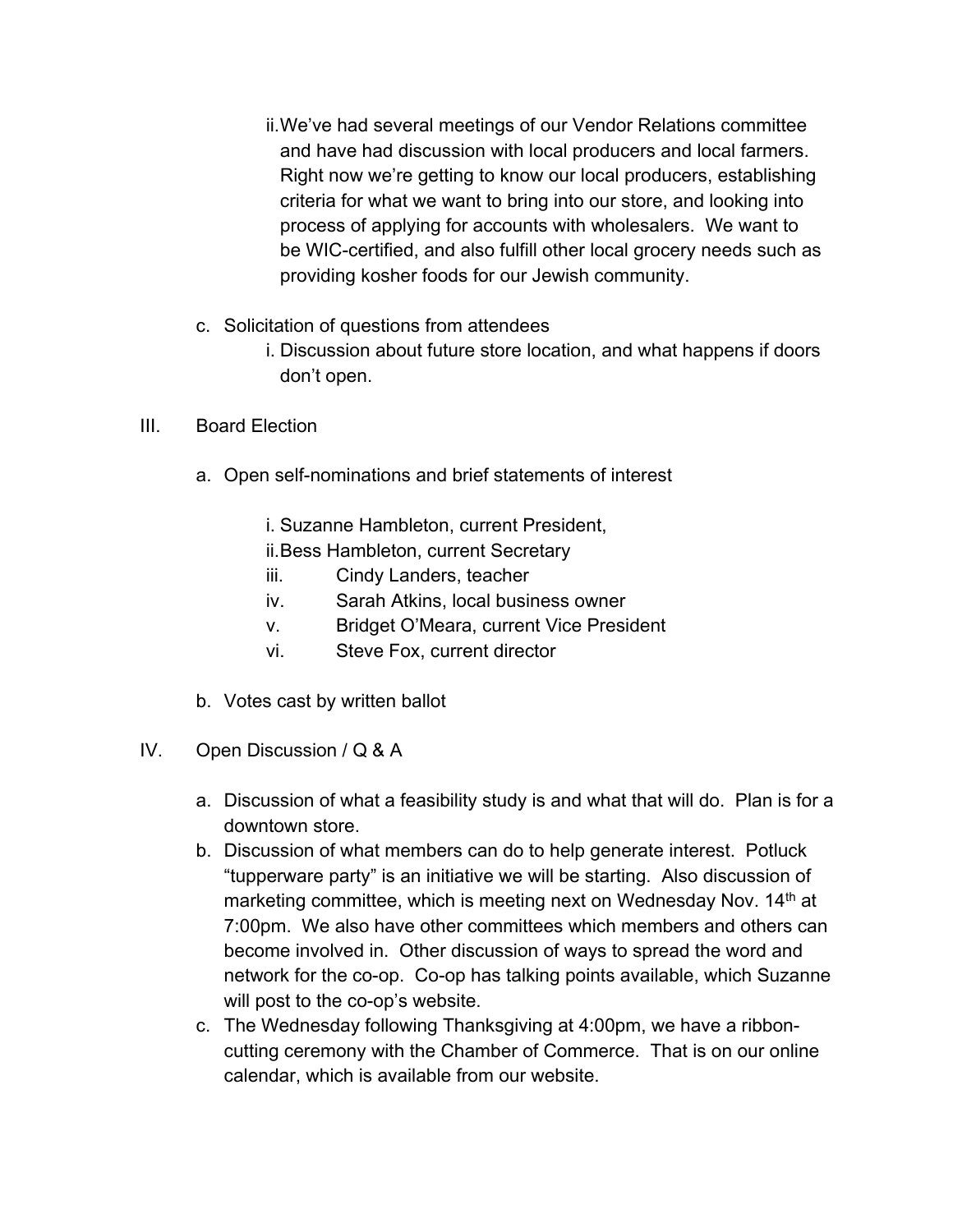- d. Question about whether there is a winter farmer's market, and suggestion that the co-op sponsor or host that. Suggestion for vendor outreach. Suggestions of ways of cross-promoting with local institutions such as the Hudson Hospital and community garden, Master Gardeners and other groups.
- e. Discussion of nature of share ownership, patronage dividends, and benefits / discounts to members. Currently we have reciprocity with River Market in Stillwater.
- f. Discussion of the 300-member threshold for initiating a market study. The idea is that membership is in part a pledge of patronage, as well as capital
- g. Discussion of introducing ourselves to the city council. Mayor Burchill liked our Facebook page, and Suzanne initiated some discussion with him.
- V. Election results announced. All nominees elected to the board of directors by unanimous vote.
- VI. Meeting Adjourned. 8:00 p.m.

## Board Meeting Minutes

Present: Suzanne Hambleton, Sarah Atkins, Cindy Landers, Steve Fox, Bridget O'Meara, Bess Hambleton

- I. Call to Order by current President
	- a. 2 items of business: election of officers, and designation of terms for staggered board
- II. Election of Officers
	- a. Explanation of officer roles
	- b. Suzanne would accept officer position except Secretary; nominated again for President.
	- c. Sarah would be Treasurer, as small business owner who sees this as an area of strength.
	- d. Cindy would be interested in Vice President.
	- e. Steve, Bridget are not seeking officer positions.
	- f. Bess runs again for Secretary.
	- g. Officers selected by unanimous vote: